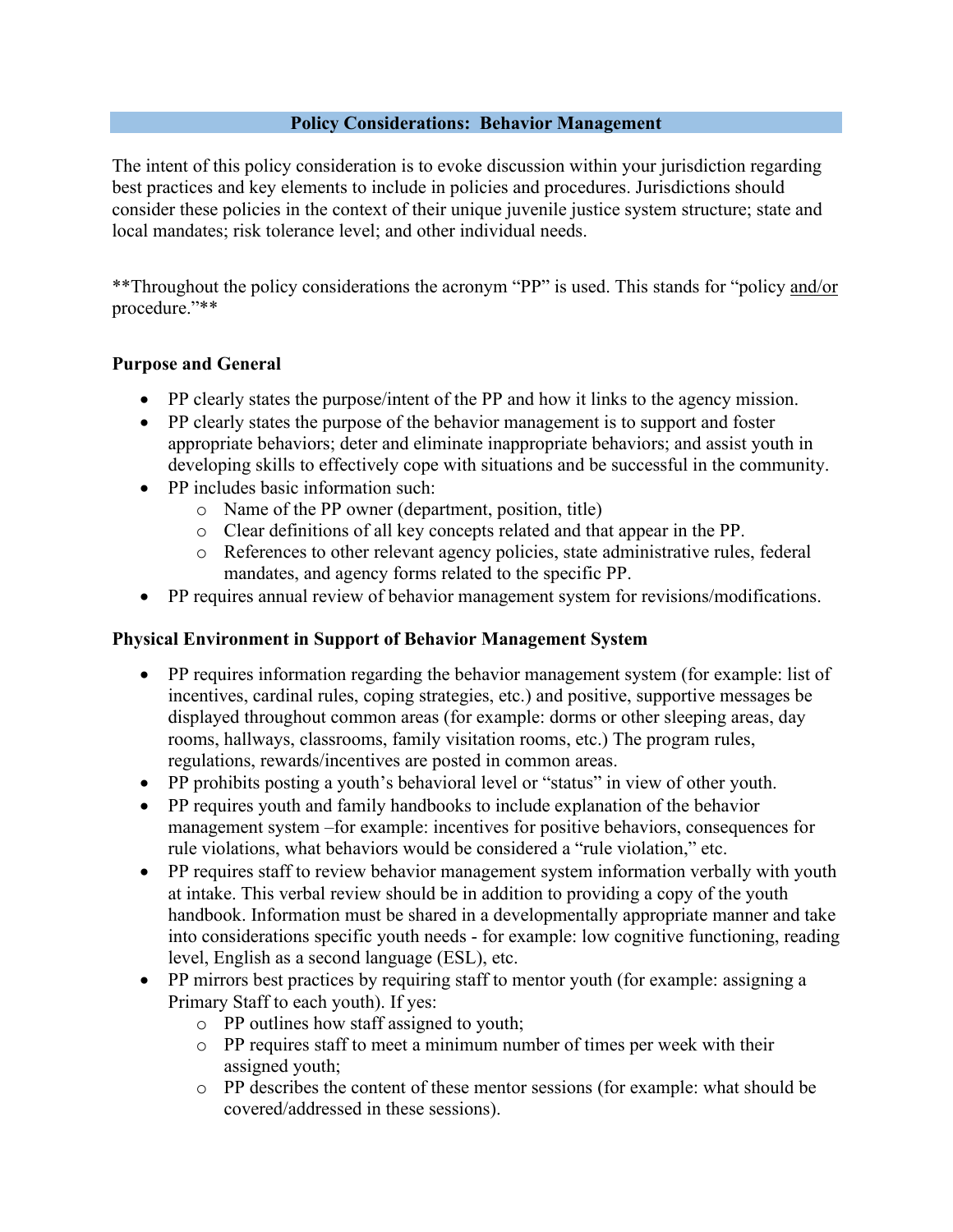- PP requires as part of the behavior management system that the facility requires youth to engage in structured therapeutic activities (in addition to school). The number of hours should be individualized based upon the youth's needs and treatment plan. For example: a minimum of 10 hours per week of social skills groups, anger management groups, life skills, cognitive-behavioral groups, etc.
- PP requires youth get "credit" for attending these groups as part of the overall behavioral management score (daily or weekly), if applicable.

## **Reinforcers/Incentives/Rewards**

- PP directs staff to explain programming expectations at the beginning of each activity.
- PP provides specific youth behaviors that would warrant a reward.
- PP provides guidance on what are "appropriate" and meaningful reinforcers/rewards (short and long-term).
- PP provides directives on how to effectively apply reinforcers.
- PP explains at which times of day/week youth will be assessed and by whom.
- PP explains when youth are not eligible to earn behavioral management points (for example: while youth is in isolation/room confinement).
- PP explains the behavioral management "scoring system" and how the issuance of these rewards will be documented (for example: when and where).
- PP emphasizes importance of positive feedback to youth and directs staff to seek out opportunities to provide positive feedback to youth (research literature suggests a *minimum* of 4:1 for ratio of rewards to consequences to deter negative behavior; many other studies have suggested upward of 7:1 ratio to change behavior).
- PP explains how youth behaviors while in school relate to those on the unit (for example: Is the school tracking behavior in same way? Are these results shared with unit staff?")
- PP clearly describes how staff will teach and reinforce behavior expectations to youth. For example, staff will discuss the rationale for the rules; describe and rehearse positive examples; given youth opportunity to practice the right way, etc.
- PP involves family in decisions, including identifying behavior management strategies to utilize with youth.
- PP provides guidelines for reward by privilege for accomplishments identified on youth's behavior plan.

### **Consequences/Sanctions**

- PP provides clear guidance on the application of consequences.
- PP provides staff a graduated array of options to respond to youth behavior as part of the positive behavior management system.
- PP states staff will only use consequences to correct negative behavior and hold youth accountable and not for retribution for past negative behaviors, retaliation of any sort (for example: reporting of sexual abuse and/or harassment, etc.).
- PP directs staff to engage with youth (when youth is calm) to discuss what youth learned that triggered/caused the behavior and practice skills that will help prevent future occurrences.
- PP requires youth be part of discussion that involves discussing how youth might restore the community following his/her negative behavior.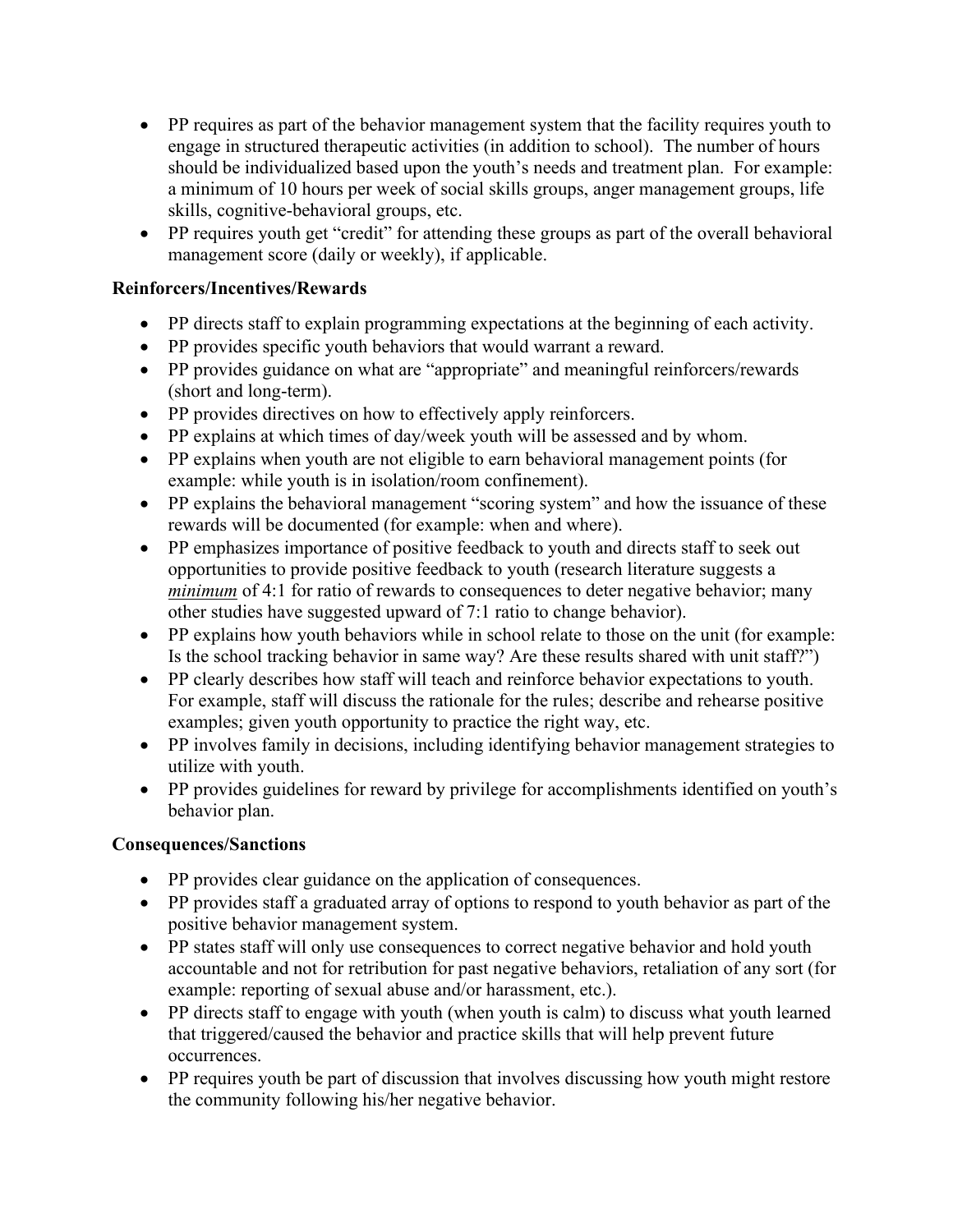- PP provide examples of appropriate consequences (for example: writing assignments, loss of game room privileges, etc.)
- PP prohibits certain consequences. Prohibited consequences include denial of youth rights. These include, but not limited to, denying youth meals, clothing, sleep, school, treatment programming, exercise, access to grievance system, or phone calls to approved to parents/legal guardians or attorneys. Food, including snacks, are not withheld nor is the established menu varied as a disciplinary sanction.
- PP prohibit using isolation/room confinement as a form of punishment or consequence.
- PP describes tools staff are expected to use to correct negative youth behaviors prior to issuing a consequence. These include redirecting youth through verbal commands, verbal de-escalation, motivational interviewing techniques, etc.
- PP describes process for issuing a rule violation:
	- o Explain to youth the specific behaviors that did not meet program expectations (reason violation is being issued);
	- o Consequence must be provided immediately following the negative behavior and be appropriate for the behavior violation;
	- o Consequence must be as short as possible to extinguish the behavior;
	- o Staff explain and/or role-model appropriate response and behavior to the youth as a way of preventing negative behavior in the future.
- PP describes how youth "get back on track" for example: once sanction is completed the youth has an opportunity to continue progressing in the program.
- PP describes what to do with youth who are not progressing in program (for example: youth is at level one for 3 weeks due to a violation and still has not completed the mediation session or apology letter…the MDT will review the case and develop a strategy to motivate and engage youth in progressing through the program.)
- PP requires a member of the MDT to review the negative behavior and talk with the youth so s/he has the opportunity to explain prior to the sanction being provided/confirmed (this explanation from the youth does not mean that the sanction will be lifted).
- PP provides guidelines for informal resolution of minor misbehavior.

# **Specialized Unit, Support, and Suicide Precautions**

- PP requires treatment plans or specialized behavior support plans to address underlying causes of displayed behaviors.
- If PP has specialized units with intensive programming to work with/house youth, the PP requires and explains how staff will monitor these youth including managing psychotropic medications, suicidal ideation, progress in treatment (when ready to return to regular living unit), etc.
- PP requires youth on suicide precautions engage in regular programming, unless deemed unsafe to do so by a mental health clinician.
- PP requires clinical staff to formally assess and reassess youth on suicide precautions a minimum of daily to determine status and share this information with designated individuals (for example: direct care staff on duty, document in log, etc.)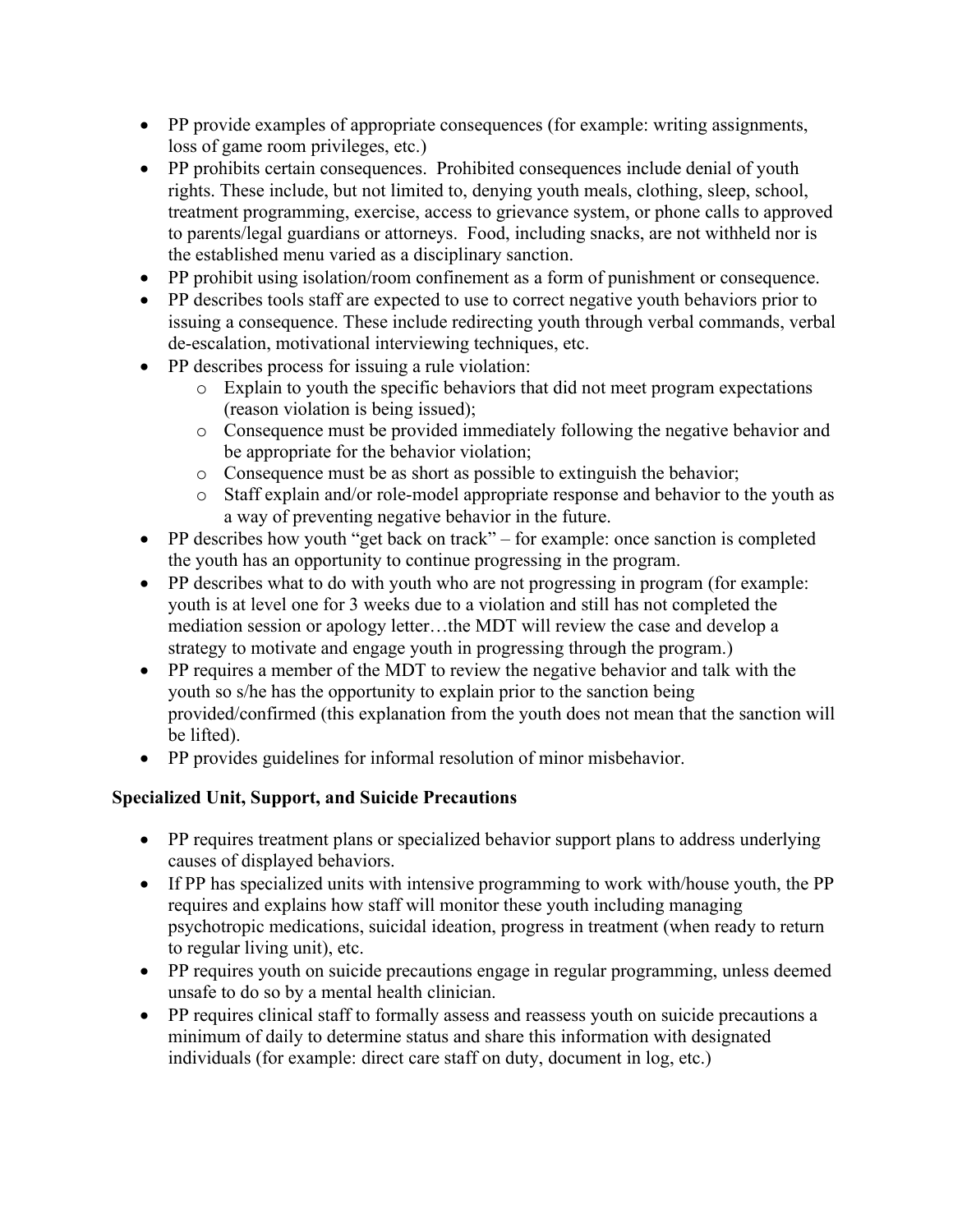# **Training**

- PP describes how staff will be trained to deliver rewards and consequences appropriately and equitably to youth including new employee training and mandatory ongoing training at least annually (and indicates the length of the mandatory ongoing training session).
- PP requires staff to read and sign a form indicating their understanding of the behavior management policy expectations and agreeing to use behavior management tools consistent with the completed training.
- PP requires supervisors to provide booster trainings and information in staff meetings and during individual staff supervision sessions.
- PP sets forth specific topics that will be covered during trainings as it relates to behavior management – for example: adolescent brain development, impact of trauma, cognitive behavioral treatment, behavior modification interventions, positive reinforcement, appropriate consequences, formal discipline, documentation requirements, de-escalation techniques, etc.
- The PP requires and describes coaching staff to assist them in becoming proficient in teaching youth skills and delivering rewards and consequences (consistent with PP expectations).

## **Quality Assurance**

- PP describes a formal quality assurance process/system for ensuring rewards and consequences are applied consistently and equitably (for example: certain youth are not being singled out unfairly)
- PP identifies the individual(s) responsible for these quality assurance checks (i.e., monthly reports; weekly audits by Multi-Disciplinary Team; etc.). QA checks will also ensure that youth receive rewards.
- PP establishes a formal committee (Behavioral Management Committee, BMC) whose responsibilities include monitoring and oversight of the behavioral management system (for example: review reports, determine if staff delivering appropriate rewards and doing so consistent with PP).
- If PP establishes a BMC, PP directs the committee to meet a minimum of monthly to review data and develop corrective actions to increase staff performance as it relates to the behavior management system.
- If PP establishes a BMC, PP requires a diverse membership to include various disciplines – for example: mental health clinicians, directors, teachers, trainers, case workers, etc.
- If PP establishes a BMC, PP provides specific calculations and specific measures to review during regular meetings – for example: number of timeouts earned by residents per day; % of point sheets accurately completed; number of incentive points or coupons earned; number of major rule violations; number of incidents of room confinement; number of incidents of mechanical restraints; etc.
- PP requires gathering and reviewing data to assess fair and equitable distribution of incentives and sanctions, identify any disparities and resolve any identified issues.
- If PP establishes a BMC, PP directs how committee meeting discussions and decisions should be formally documented.